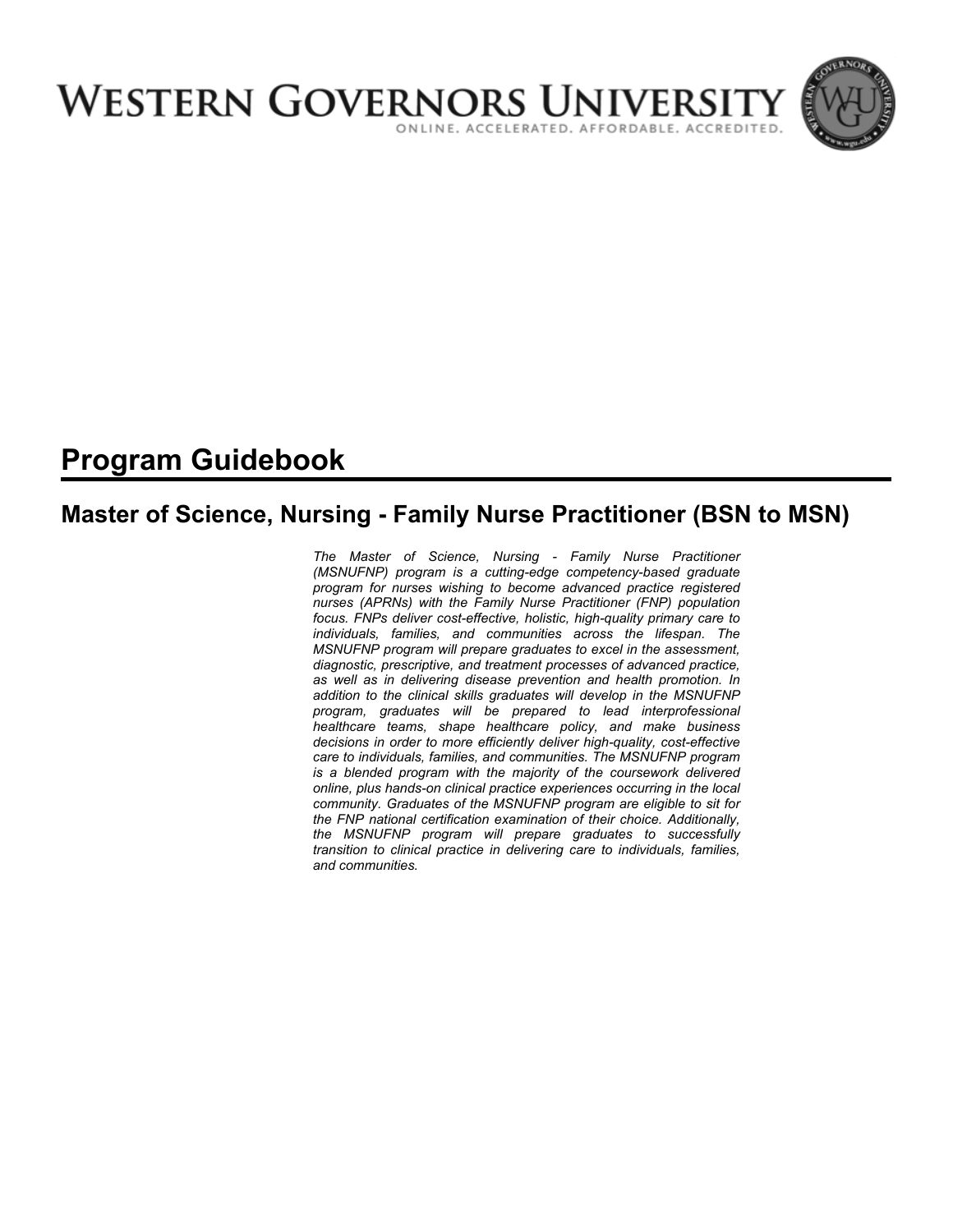# **Understanding the Competency-Based Approach**

Practically speaking, how do competency-based programs like those offered at Western Governors University (WGU) work? Unlike traditional universities, WGU does not award degrees based on completion of a certain number of credit hours or a certain set of required courses. Instead, you will earn your degree by demonstrating your skills, knowledge, and understanding of important concepts.

Progress through a degree program is governed not by the amount of time you spend in class but by your ability to demonstrate mastery of competencies as you complete required courses. Of course, you will need to engage in learning experiences as you review competencies or develop knowledge and skills in areas in which you may be weak. To help you acquire the knowledge and skills you need to complete your courses and program, WGU provides a rich array of learning resources. Your program mentor will work closely with you to help you understand the competencies required for your program and to help you create a schedule for completing your courses. You will also work closely with course instructors as you engage in each of your courses. As subject matter experts, course instructors will guide you through the content you must master to pass the course assessments.

The benefit of this competency-based system is that it enables students who are knowledgeable about a particular subject to make accelerated progress toward completing a degree, even if they lack college experience. You may have gained skills and knowledge of a subject while on the job, accumulated wisdom through years of life experience, or already taken a course on a particular subject. WGU will award your degree based on the skills and knowledge that you possess and can demonstrate—not the number of credits hours on your transcript.

### **Accreditation**

Western Governors University is the only university in the history of American higher education to have earned accreditation from four regional accrediting commissions. WGU's accreditation was awarded by (1) the Northwest Commission on Colleges and Universities, (2) the Higher Learning Commission of the North Central Association of Colleges and Schools, (3) the Accrediting Commission for Community and Junior Colleges of the Western Association of Schools and Colleges, and (4) the Accrediting Commission for Senior Colleges and Universities of the Western Association of Schools and Colleges. The university's accreditation status is now managed by the Northwest Commission on Colleges and Universities (NWCCU), which reaffirmed WGU's accreditation in February 2020. The WGU Teachers College is accredited at the initial-licensure level by the Council for the Accreditation of Educator Preparation (CAEP) and by the Association for Advancing Quality in Educator Preparation (AAQEP). The nursing programs are accredited by the Commission on Collegiate Nursing Education (CCNE). The Health Information Management program is accredited by the Commission on Accreditation for Health Informatics and Information Management Education (CAHIIM). The College of Business programs are accredited by the Accreditation Council for Business Schools and Programs (ACBSP).

### **The Degree Plan**

The focus of your program is your personalized Degree Plan. The Degree Plan is a detailed blueprint of the courses you will need to complete in order to earn your degree. The Degree Plan also lays out the accompanying learning resources and assessments that compose your program. The list of courses in the Degree Plan is often referred to as the standard path. The amount of time it takes to complete your program depends on both the amount of new information you need to learn and the amount of time you plan to devote each week to study. Your program mentor and course instructors will help you assess your strengths and development needs to establish a study plan.

Students vary widely in the specific skills and information they need to learn. For example, some students may be highly knowledgeable in a particular subject matter and would not need to engage in new learning opportunities. Other students may find that portions of the program require them to learn new information and that they need to take an online class or participate in a study module to acquire the knowledge and skills needed to fulfill program competencies in that area. Some individuals may be able to devote as little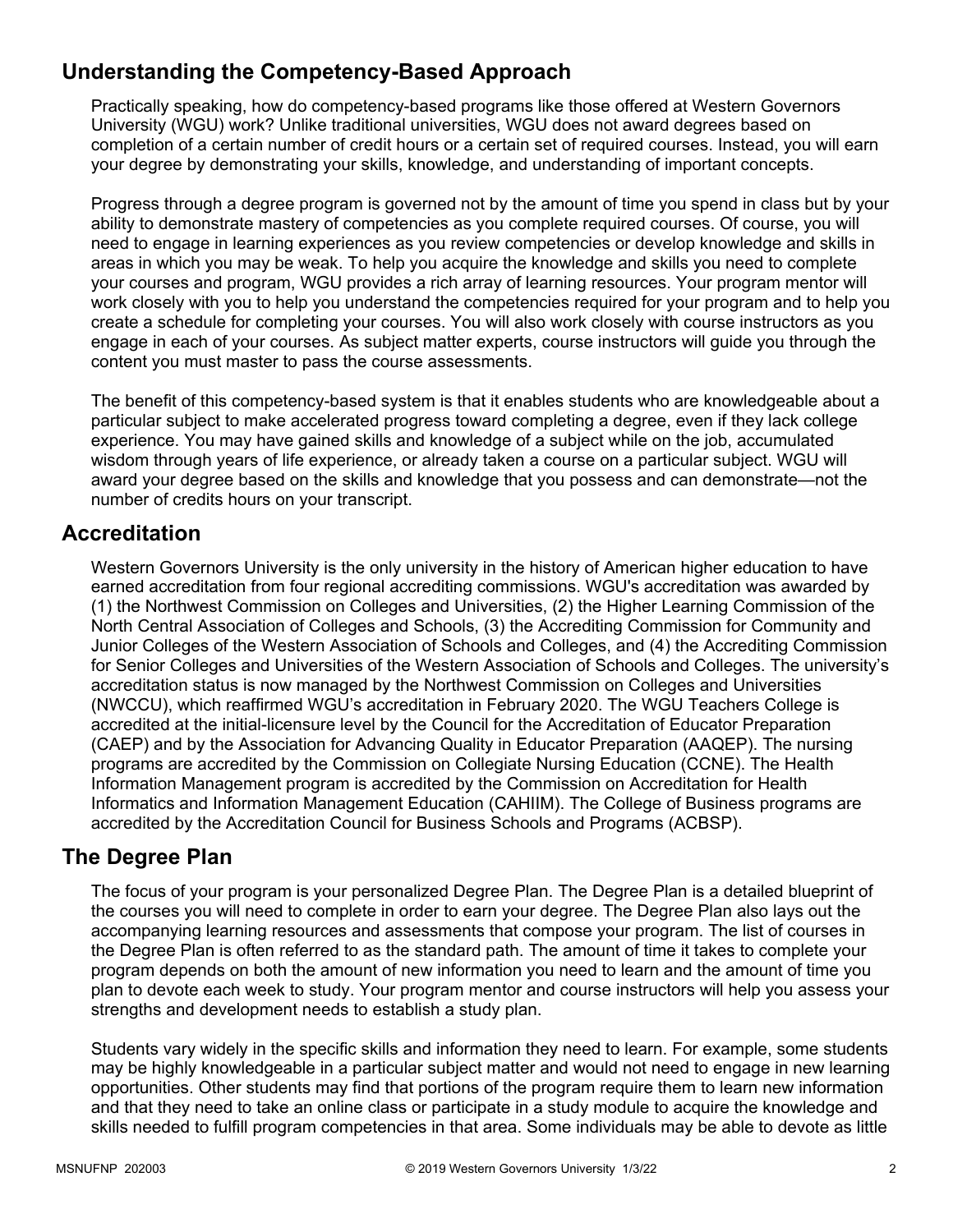as 15–20 hours per week to the program, while others may need to devote more time. For this reason, pre-assessments are there to help your program mentor form a profile of your prior knowledge and create a personalized Degree Plan.

### **How You Will Interact with Faculty**

At WGU, faculty serve in specialized roles, and they will work with you individually to provide the guidance, instruction, and support you will need to succeed and graduate. As a student, it is important for you to take advantage of this support. It is key to your progress and ultimate success. Upon your enrollment, you will be assigned a program mentor—an expert in your field of study who will provide you with regular program-level guidance and support from the day you start until the day you graduate. Your program mentor will set up regular telephone appointments (weekly at first) with you, which you will be expected to keep. The mentor will review program competencies with you and work with you to develop a plan and schedule for your coursework. Your program mentor will serve as your main point of contact throughout your program—helping you set weekly study goals, recommending specific learning materials, telling you what to expect in courses, and keeping you motivated. In addition to regular calls, your program mentor is available to help you resolve questions and concerns as they arise.

You will also be assigned to a course instructor for each course. Course instructors are doctoral-level subject matter experts who will assist your learning in each individual course. When you begin a new course, your assigned course instructor will actively monitor your progress and will be in touch to offer one-on-one instruction and to provide you with information about webinars, cohort sessions, and other learning opportunities available to help you acquire the competencies you need to master the course. Your course instructor can discuss your learning for the course, help you find answers to content questions, and give you the tools to navigate the course successfully. In addition, you will communicate with course instructors by posting in the online learning community and participating in live discussion sessions such as webinars and cohorts.

For many of the courses at WGU, you will be required to complete performance assessments. These include reports, papers, presentations, and projects that let you demonstrate your mastery of the required competencies. A separate group of faculty members, called evaluators, will review your work to determine whether it meets requirements. Evaluators are also subject matter experts in their field of evaluation. If your assessment needs further work before it "passes," these evaluators, who review your work anonymously, will provide you with instructional feedback to help you meet evaluation standards and allow you to advance.

# **Connecting with Other Mentors and Fellow Students**

As you proceed through your Degree Plan, you will have direct contact with multiple faculty members. These communications can take a variety of forms, including participation in one-on-one discussions, chats in the learning communities, and live cohort and webinar opportunities. As a WGU student, you will have access to your own personal MyWGU Student Portal, which will provide a gateway to your courses of study, learning resources, and learning communities where you will interact with faculty and other students.

The learning resources in each course are specifically designed to support you as you develop competencies in preparation for your assessments. These learning resources may include reading materials, videos, tutorials, cohort opportunities, community discussions, and live discussions that are guided by course instructors who are experts in their field. You will access your program community during your orientation course to network with peers who are enrolled in your program and to receive continued support through professional enrichment and program-specific chats, blogs, and discussions. WGU also provides Student Services associates to help you and your program mentor solve any special problems that may arise.

# **Orientation**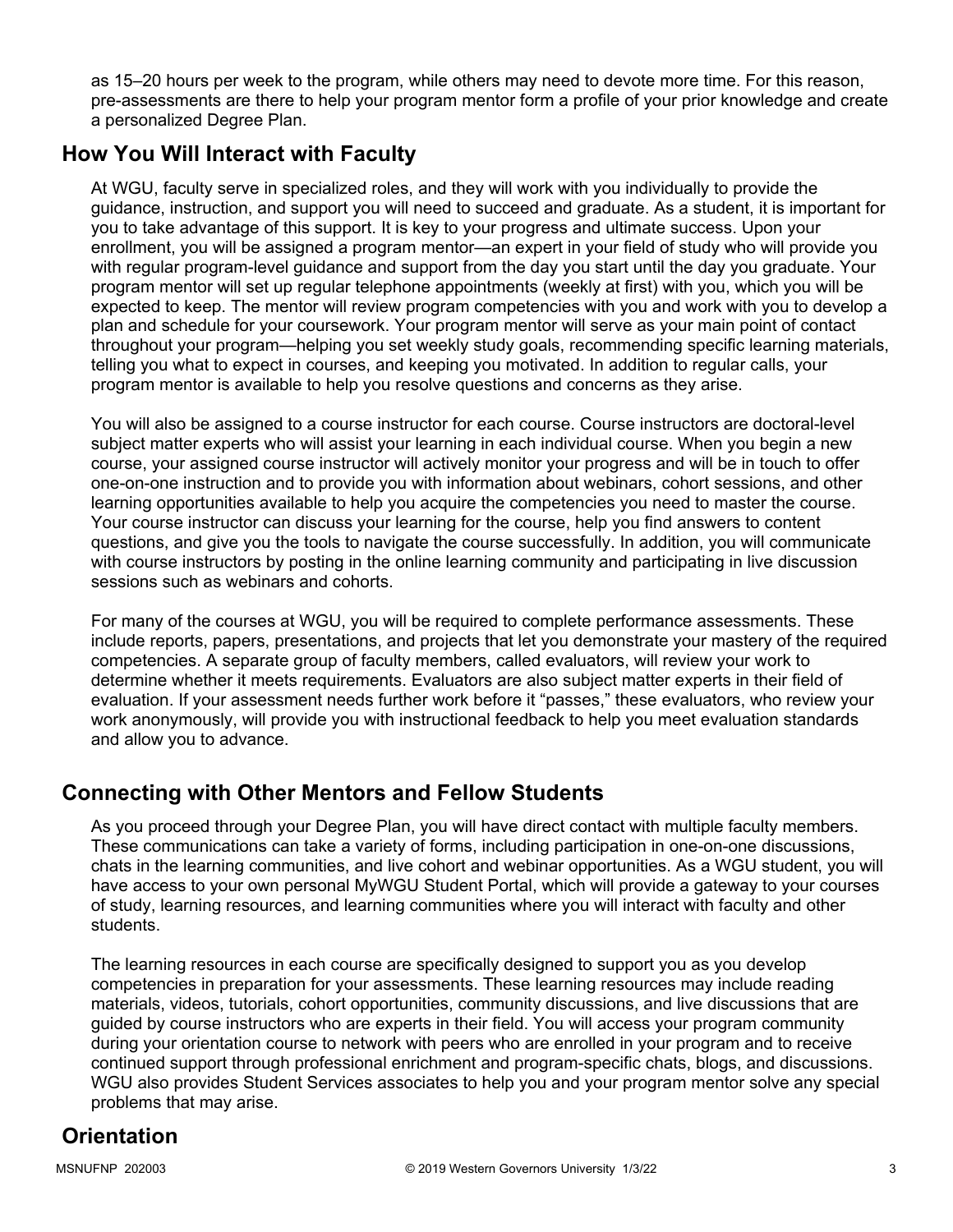The WGU orientation course focuses on acquainting you with WGU's competency-based model, distance education, technology, and other resources and tools available for students. You will also utilize WGU program and course communities, participate in activities, and get to know other students at WGU. The orientation course must be completed before you can start your first term at WGU.

# **Transferability of Prior College Coursework**

Because WGU is a competency-based institution, it does not award degrees based on credits but rather on demonstration of competency. However, if you have completed college coursework at another accredited institution, or if you have completed industry certifications, you may have your transcripts and certifications evaluated to determine if you are eligible to receive some transfer credit. The guidelines for determining what credits will be granted varies based on the degree program. Students entering graduate programs must have their undergraduate degree verified before being admitted to WGU. To review more information in regards to transfer guidelines based on the different degree programs, you may visit the Student Handbook found at the link below and search for "Transfer Credit Evaluation."

### [Click here for the Student Handbook](http://cm.wgu.edu/)

WGU does not waive any requirements based on a student's professional experience and does not perform a "résumé review" or "portfolio review" that will automatically waive any degree requirements. Degree requirements and transferability rules are subject to change in order to keep the degree content relevant and current.

Remember, WGU's competency-based approach lets you take advantage of your knowledge and skills, regardless of how you obtained them. Even when you do not directly receive credit, the knowledge you possess may help you accelerate the time it takes to complete your degree program.

### **Continuous Enrollment, On Time Progress, and Satisfactory Academic Progress**

WGU is a "continuous enrollment" institution, which means you will be automatically enrolled in each of your new terms while you are at WGU. Each term is six months long. Longer terms and continuous enrollment allow you to focus on your studies without the hassle of unnatural breaks between terms that you would experience at a more traditional university. At the end of every six-month term, you and your program mentor will review the progress you have made and revise your Degree Plan for your next sixmonth term.

WGU requires that students make measurable progress toward the completion of their degree programs every term. We call this "On-Time Progress," denoting that you are on track and making progress toward on-time graduation. As full-time students, graduate students must enroll in at least 8 competency units each term, and undergraduate students must enroll in at least 12 competency units each term. Completing at least these minimum enrollments is essential to On-Time Progress and serves as a baseline from which you may accelerate your program. We measure your progress based onthe courses you are able to pass, not on your accumulation of credit hours or course grades. Every time you pass a course, you are demonstrating that you have mastered skills and knowledge in your degree program. For comparison to traditional grading systems, passing a course means you have demonstrated competency equivalent to a "B" grade or better.

WGU assigns competency units to each course in order to track your progress through the program. A competency unit is equivalent to one semester credit of learning. Some courses may be assigned 3 competency units while others may be as large as 12 competency units.

Satisfactory Academic Progress (SAP) is particularly important to students on financial aid because you must achieve SAP in order to maintain eligibility for financial aid. We will measure your SAP quantitatively by reviewing the number of competency units you have completed each term. In order to remain in good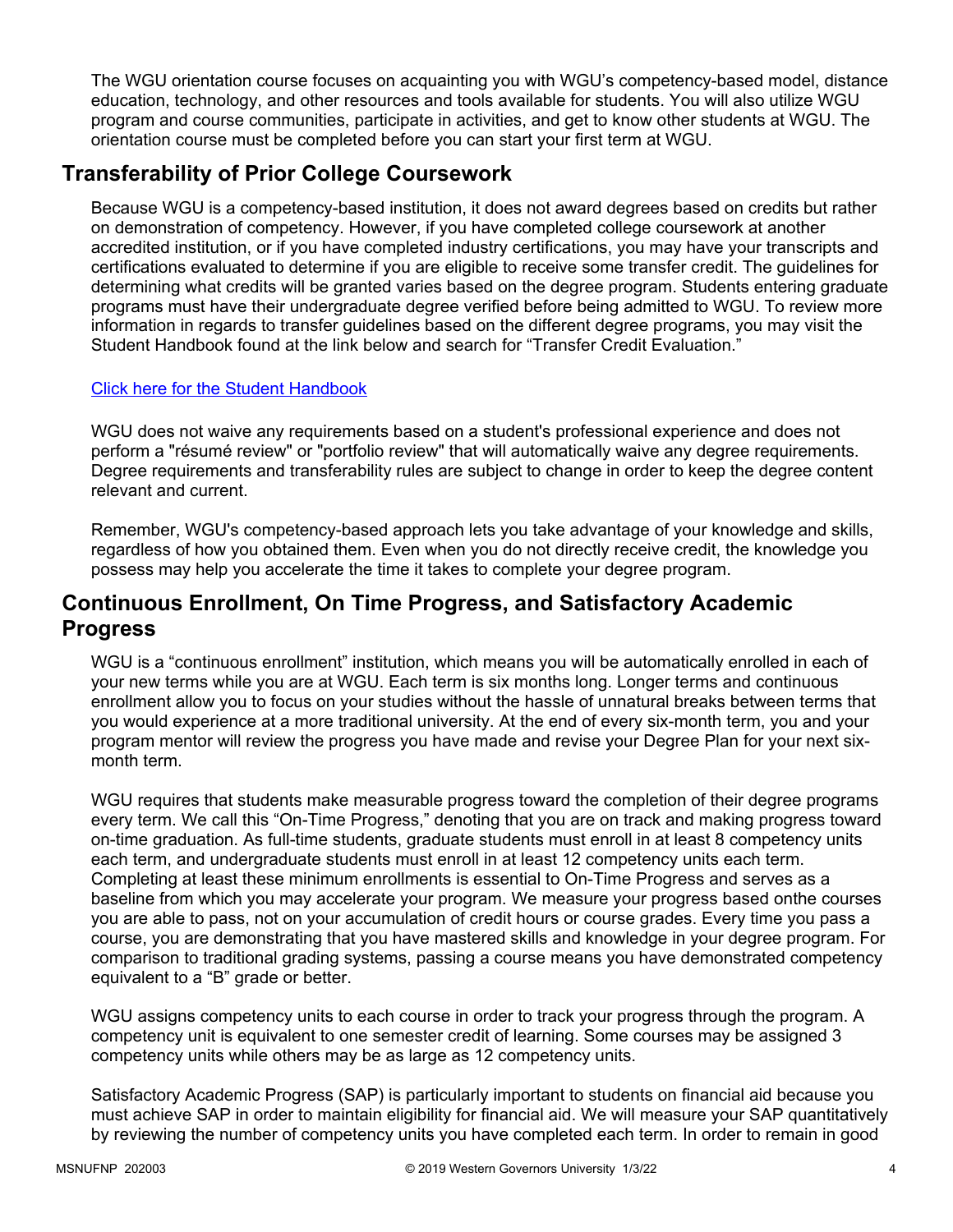academic standing, you must complete at least 66.67% of the units you attempt over the length of your program—including any courses you add to your term to accelerate your progress. Additionally, during your first term at WGU you must pass at least 3 competency units in order to remain eligible for financial aid. We know that SAP is complex, so please contact a financial aid counselor should you have additional questions. \*Please note: The Endorsement Preparation Program in Educational Leadership is not eligible for federal financial aid.

### **Courses**

Your Degree Plan includes courses needed to complete your program. To obtain your degree, you will be required to demonstrate your skills and knowledge by completing the assessment(s) for each course. In general there are two types of assessments: performance assessments and objective assessments. Performance assessments contain, in most cases, multiple scored tasks such as projects, essays, and research papers. Objective assessments include multiple-choice items, multiple-selection items, matching, short answer, drag-and-drop, and point-and-click item types, as well as case study and videobased items. Certifications verified through third parties may also be included in your program. More detailed information about each assessment is provided in each course of study.

### **Learning Resources**

WGU works with many different educational partners, including enterprises, publishers, training companies, and higher educational institutions, to provide high-quality and effective learning resources that match the competencies you are developing. These vary in type, and may be combined to create the best learning experience for your course. A learning resource can be an e-textbook, online module, study guide, simulation, virtual lab, tutorial, or a combination of these. The cost of most learning resources are included in your tuition and Learning Resource Fee. They can be accessed or enrolled for through your courses. Some degree-specific resources are not covered by your tuition, and you will need to cover those costs separately. WGU also provides a robust library to help you obtain additional learning resources, as needed.

Mobile Compatibility:

The following article provides additional details about the current state of mobile compatibility for learning resources at WGU. It includes a list that can be referenced to determine the mobile friendliness of all core course materials used in a program.

[Student Handbook article: Can I use my mobile device for learning resources?](https://cm.wgu.edu/t5/Frequently-Asked-Questions/Can-I-use-my-mobile-device-for-learning-resources/ta-p/396)

### **Standard Path**

As previously mentioned, competency units (CUs) have been assigned to each course in order to measure your academic progress. If you are an undergraduate student, you will be expected to enroll in a minimum of 12 competency units each term. Graduate students are expected to enroll in a minimum of 8 competency units each term. A standard plan for a student for this program who entered WGU without any transfer units would look similar to the one on the following page. Your personal progress can be faster, but your pace will be determined by the extent of your transfer units, your time commitment, and your determination to proceed at a faster rate. In addition, this program has set start dates for certain groups of courses. Some course start dates cannot be accelerated.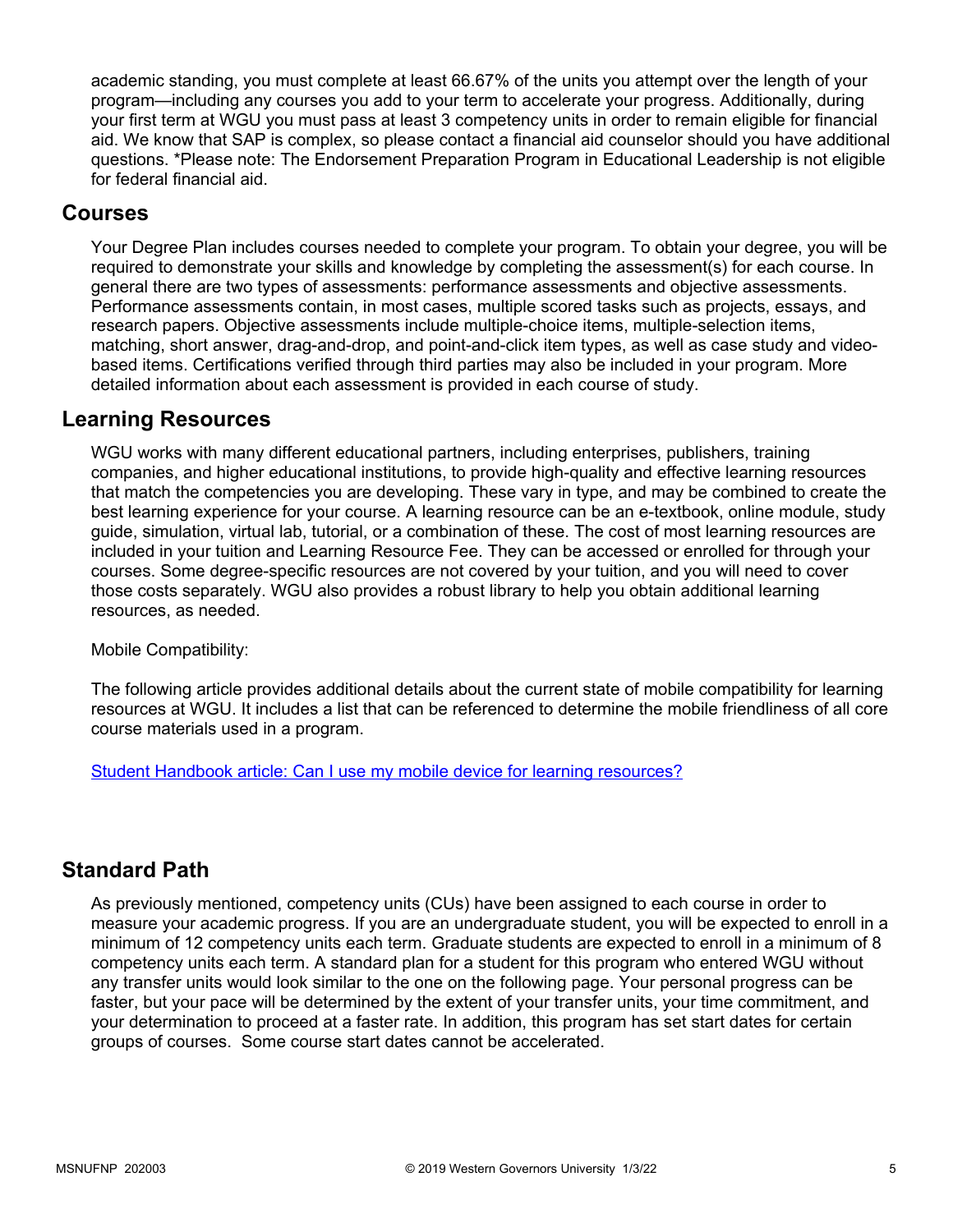# **Standard Path** *for* **Master of Science, Nursing - Family Nurse Practitioner (BSN to MSN)**

| <b>Course Description</b>                                           | <b>CU<sub>s</sub></b> | <b>Term</b>    |
|---------------------------------------------------------------------|-----------------------|----------------|
| Professional Presence and Influence                                 | $\overline{2}$        |                |
| Advanced Pathophysiology for the Advanced Practice Nurse            | 4                     |                |
| Essentials of Advanced Nursing Roles and Interprofessional Practice | $\overline{2}$        | 1              |
| Quality Outcomes in a Culture of Value-Based Nursing Care           | 2                     | $\overline{2}$ |
| Advanced Pharmacology for the Advanced Practice Nurse               | 4                     | 2              |
| Informatics for Transforming Nursing Care                           | 3                     | 2              |
| Leadership and Management in Complex Healthcare Systems             | 3                     | 3              |
| Advanced Health Assessment for the Advanced Practice Nurse          | 4                     | 3              |
| Adult Primary Care for the Advanced Practice Nurse                  | 3                     | 3              |
| Advancing Evidence-Based Innovation in Nursing Practice             | 3                     | 4              |
| Pediatric Primary Care for the Advanced Practice Nurse              | 3                     | 4              |
| Special Populations Primary Care for the Advanced Practice Nurse    | 3                     | 4              |
| Health Promotion of Patients and Populations Across the Lifespan    | 3                     | 4              |
| Family Nurse Practitioner Clinical Internship I                     | 3                     | 5              |
| Family Nurse Practitioner Clinical Internship II                    | 3                     | 5              |
| Family Nurse Practitioner Clinical Internship III                   | 3                     | 5              |

# **Changes to Curriculum**

WGU publishes an Institutional Catalog, which describes the academic requirements of each degree program. Although students are required to complete the program version current at the time of their enrollment, WGU may modify requirements and course offerings within that version of the program to maintain the currency and relevance of WGU's competencies and programs. When program requirements are updated, students readmitting after withdrawal from the university will be expected to re-enter into the most current catalog version of the program.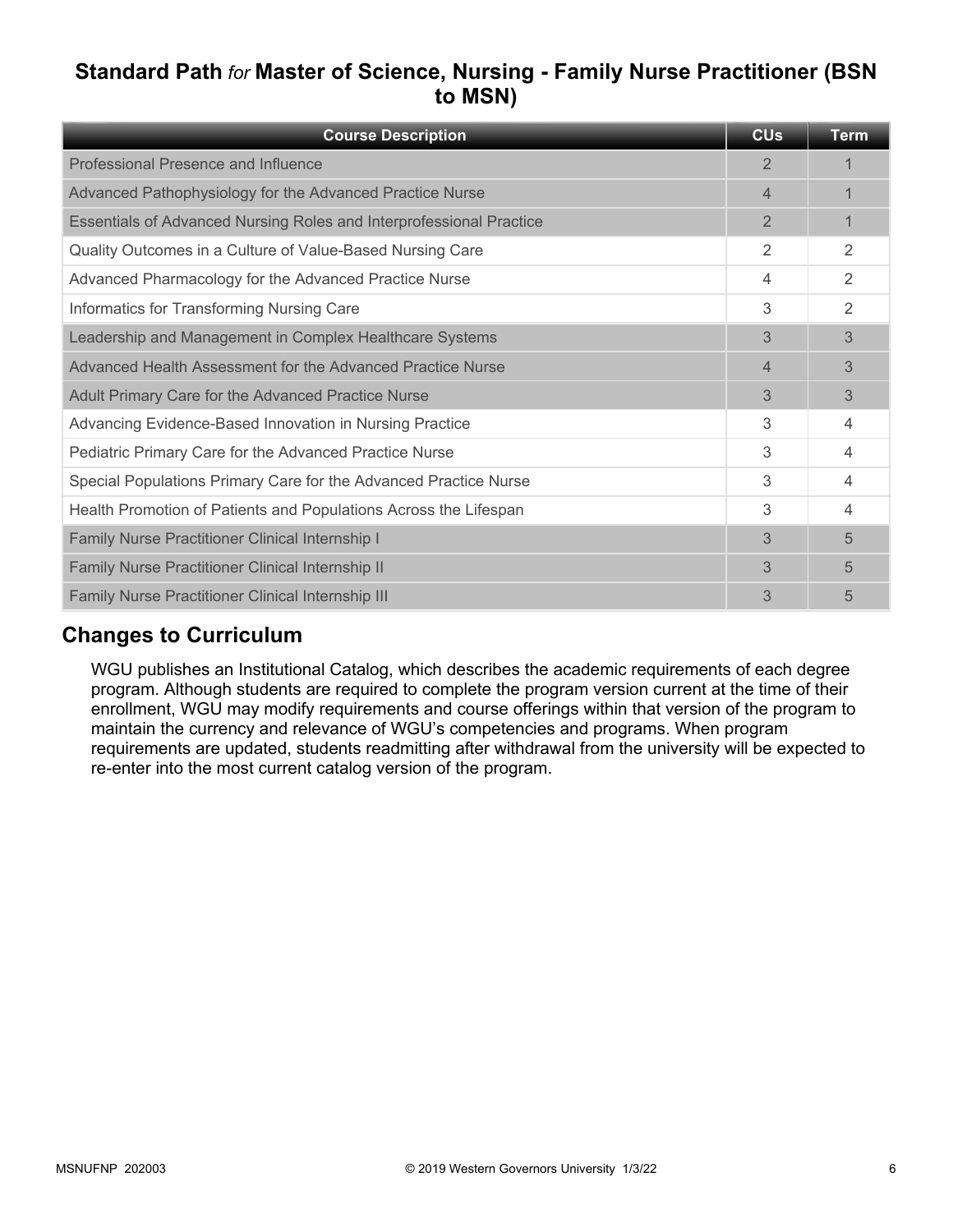# **Areas of Study** for **Master of Science, Nursing - Family Nurse Practitioner (BSN to MSN)**

The following section includes the areas of study in the program, with their associated courses. Your specific learning resources and level of instructional support will vary based on the individual competencies you bring to the program and your confidence in developing the knowledge, skills, and abilities required in each area of the degree. The Degree Plan and learning resources are dynamic, so you need to review your Degree Plan and seek the advice of your mentor regarding the resources before you purchase them.

### **MSN Core**

#### **Professional Presence and Influence**

Professional Presence and Influence is a masters-level course designed to guide students towards an enhanced state of presence, where therapeutic relationships are built between nurse and patient. Students will learn techniques for self-care practices that result in enhanced mental and physical wellbeing and that ensure ethically-generated patient care. Presence is an intrapersonal and interpersonal quality that allows the nurse to relate to others and to be aware of the world around them. The characteristics of presence, which include holism, intimacy, sensitivity and adaptability, create a heightened sense of awareness that fosters therapeutic relationships between the nurse and patient. Developing a mindful, authentic presence is central to health and spiritual practices in several cultures and a major element of leadership. Students will intentionally develop a focused mindfulness practice that will influence patient outcomes and lead to conditions that create joy in the workplace.

*This course covers the following competencies:*

- *Begin your course by discussing your course planning tool report with your instructor and creating your personalized course plan together.*
- *The graduate promotes a healthy work environment by demonstrating a professional presence that includes selfawareness characteristics.*
- *The graduate develops solutions and strategies that build positive relationships and promote mindfulness in the workplace.*
- *The graduate recommends social communication strategies and technologies to promote a sense of caring and belonging.*
- *The graduate applies the principles of improvement science to solve the problem of hostility in the workplace and initiate organizational change designed to promote health and joy in the workplace.*
- *The graduate implements the principles of academic writing to produce clear, concise, and evidence-based written communications.*

#### **Essentials of Advanced Nursing Roles and Interprofessional Practice**

Essentials of Advanced Nursing Roles and Interprofessional Practice explores essential characteristics of the advanced professional nurse in the role of leader, educator, practitioner, or informatics specialist. In this course, students will apply evidence-based strategies to facilitate interprofessional collaboration on teams. Students will explore the role of nurses in advocating for change at the bedside, as well as leading teams to advocate for health policy reform. Students will gather and analyze data to identify patients and populations at risk and recommend policy change to improve health outcomes in the community.

- *Begin your course by discussing your course planning tool report with your instructor and creating your personalized course plan together.*
- *The graduate recommends strategies for practicing lifelong learning skills to encourage the continuous improvement essential for practicing as an advanced nursing professional.*
- *The graduate recommends legal and regulatory policies that advocate for improved health outcomes in patients and populations.*
- *The graduate analyzes the roles and interaction of interprofessional team members to assess the resulting impact on healthcare outcomes.*
- *The graduate analyzes organizational performance data to guide recommendations for improving healthcare outcomes and disseminating results to a professional community.*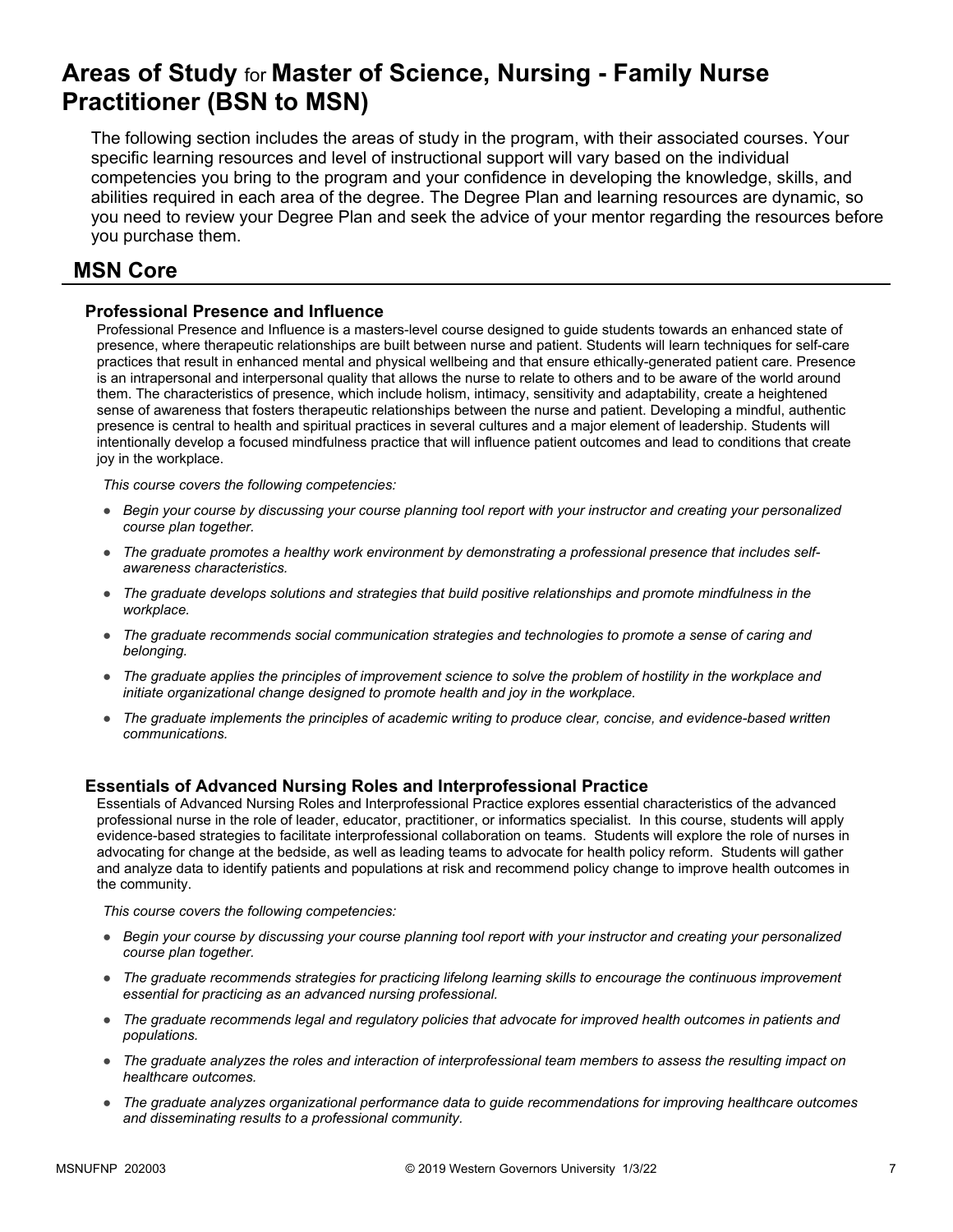#### **Quality Outcomes in a Culture of Value-Based Nursing Care**

Quality Outcomes in a Culture of Value-Based Nursing Care incorporates current standards of quality and safety within the context of value-based care. In a value-based healthcare system, the benefits are derived from measuring health outcomes against the cost of delivering the outcomes. These benefits are then extended to patients, providers, payers, suppliers, and society as a whole. This course introduces new healthcare delivery models, which stress a team-oriented approach to patient care and sharing of patient data so that care is coordinated, and outcomes can be measured easily. Emphasis is placed on performance and quality improvement methods that underlie value-based nursing care. The nurse in advanced practice today must exemplify the standards of quality and safety and be prepared to lead the delivery of value-based patient-centered care.

*This course covers the following competencies:*

- *Begin your course by discussing your course planning tool report with your instructor and creating your personalized course plan together.*
- *The graduate analyzes the culture of continuous quality improvement and the provision of value-based care to optimize patient outcomes using a systems-thinking analytic approach.*
- *The graduate develops a systematic process that incorporates quality measures and benchmarks to assess organizational strengths and vulnerabilities.*
- *The graduate integrates performance and process improvement methodologies to develop solutions for identified quality and safety gaps in the practice setting.*
- *The graduate establishes measurable metrics and processes to evaluate the effectiveness of value-based care strategies and initiatives.*

#### **Informatics for Transforming Nursing Care**

Informatics for Transforming Nursing Care integrates nursing science with multiple information and analytical sciences to identify, define, manage, and communicate data, information, knowledge, and wisdom in nursing practice. Students will acquire knowledge and skills to apply informatics concepts, communications, and data that are critical to facilitating interprofessional data-driven decision-making. It is designed to build competence in the use of patient- and populationbased applications that inform and support the transformation of nursing care delivery toward a future of value-based quality nursing care that improves health outcomes. This course aligns theoretical concepts with practical applications of informatics and is consistent with the functional areas and responsibilities of informatics nurses as defined by American Nurses Association Scope and Standards for nursing informatics.

*This course covers the following competencies:*

- *Begin your course by discussing your course planning tool report with your instructor and creating your personalized course plan together.*
- *The graduate analyzes the theoretical and conceptual underpinnings of the nursing informatics scope and standards to improve patient experience and health outcomes.*
- *The graduate determines how technology and informatics can be optimized to improve the patient experience and lower healthcare costs.*
- *The graduate analyzes core administrative systems to support the management of safe, cost-effective, and high-quality healthcare.*
- *The graduate analyzes data from population-based systems to mitigate public health threats and decrease incidence of disease.*
- *The graduate designs data collection tools and processes to capture, analyze, and report health indicators and outcomes.*
- *The graduate refines data to visually represent, forecast, monitor, and report progress in meeting healthcare outcomes.*

#### **Leadership and Management in Complex Healthcare Systems**

Leadership and Management in Complex Healthcare Systems prepares graduate nurses to be thoughtful strategists and informed decision makers who serve as strong leaders in high performing healthcare systems. Students develop competencies for managing diverse teams in complex systems, monitoring and measuring organizational performance, allocating financial and human resources, and leading change towards a transformed healthcare system. Additionally, students acquire the knowledge and skills to become full partners with other healthcare professionals by demonstrating nurse contributions toward high-quality care to patients and populations, while working collaboratively with interprofessional teams.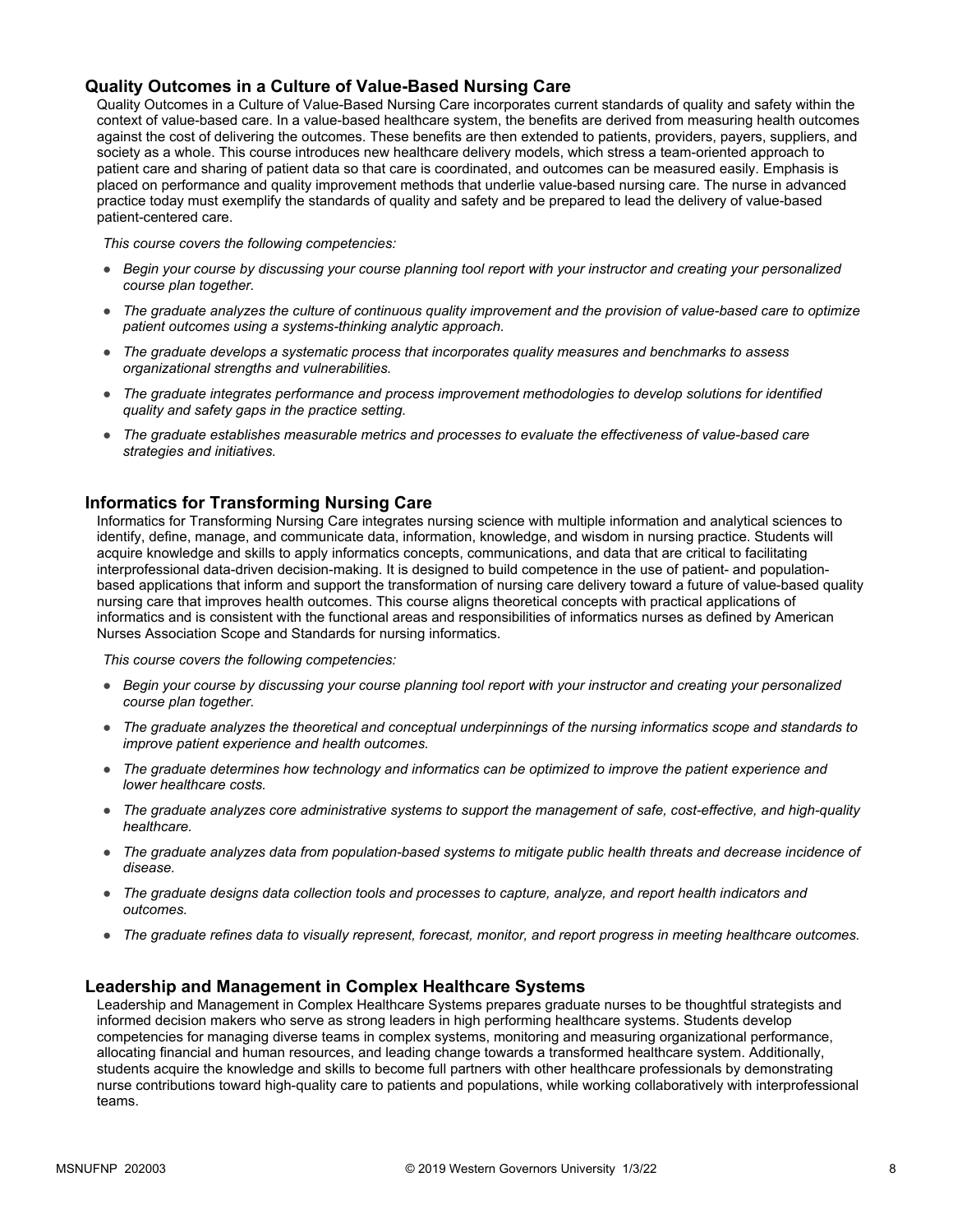*This course covers the following competencies:*

- *Begin your course by discussing your course planning tool report with your instructor and creating your personalized course plan together.*
- *The graduate determines the effective leadership skills and approaches required to navigate a diverse staff in a changing healthcare environment.*
- *The graduate creates communication and change management plans to foster a culture of innovation.*
- *The graduate analyzes data to measure progress in meeting organizational performance indicators in complex healthcare systems.*
- *The graduate determines system-level factors necessary to support and empower interprofessional teams.*
- *The graduate validates key performance indicators to measure the impact of nursing care on patient and population outcomes.*
- *The graduate proposes a strategic business plan to start a nurse-managed practice.*

#### **Advancing Evidence-Based Innovation in Nursing Practice**

Advancing Evidence-Based Innovation in Nursing Practice introduces students to the dynamic union of healthcare innovation and evidence. Core competencies and behaviors required to be a nurse innovator are discussed. Strategies for measuring innovation at various system levels are presented, as well as techniques for synthesizing and disseminating evidence to advance innovation in healthcare. The skills needed to appraise the quality of diverse sources of evidence are presented within the framework of evidence-based practice. This course focuses on identifying new and emerging sources of evidence that can inform, translate, and scale the complexity of leading innovation in healthcare organizations. Students will experience building communities of practice for collaboratively developing innovative practices and policies designed to improve the health of populations and enhance the patient experience of care.

*This course covers the following competencies:*

- *Begin your course by discussing your course planning tool report with your instructor and creating your personalized course plan together.*
- *The graduate analyzes evidence from research, clinical expertise, and patient experiences to contribute to the innovation of healthcare practices and policies*
- *The graduate incorporates research strategies and processes to search and review relevant evidence from credible sources.*
- *The graduate evaluates innovative best practices that support outcomes-driven healthcare practices.*
- *The graduate incorporates new evidence from big data and emerging technologies to design innovative practices.*
- *The graduate applies the theory of disruption when developing innovative strategies to improve healthcare outcomes.*
- *The graduate synthesizes credible sources of evidence to propose innovative patient care practice guidelines, organizational goals and strategies, and population-based care policies.*

# **Nurse Practitioner Core**

#### **Advanced Pathophysiology for the Advanced Practice Nurse**

Advanced Pathophysiology for the Advanced Practice Nurse prepares the graduate nursing student for the role of an advanced practice nurse with the competencies and skills needed to recognize disease states, identify disease progression, and assess and evaluate symptoms for patients across the lifespan. This course will help the graduate nursing student gain a deeper understanding of pathophysiology from the cellular to the systems level and will provide graduate nursing students with the knowledge and skills to determine the etiology, underlying physiological changes, and the human affective responses to alterations in health. This course will also prepare the graduate nursing student to communicate the pathophysiology of disease processes to providers and patients.

- *Begin your course by discussing your course planning tool report with your instructor and creating your personalized course plan together.*
- *The graduate evaluates foundational concepts of pathophysiology, including the genetic, immunological, and lifestyle factors associated with the development of disease, in order to improve patient education and health outcomes.*
- *The graduate evaluates the pathophysiology of diseases affecting the HEENT, neurologic, and endocrine systems, as well as the neurobiology of psychiatric disorders, to determine disease management and improve patient education*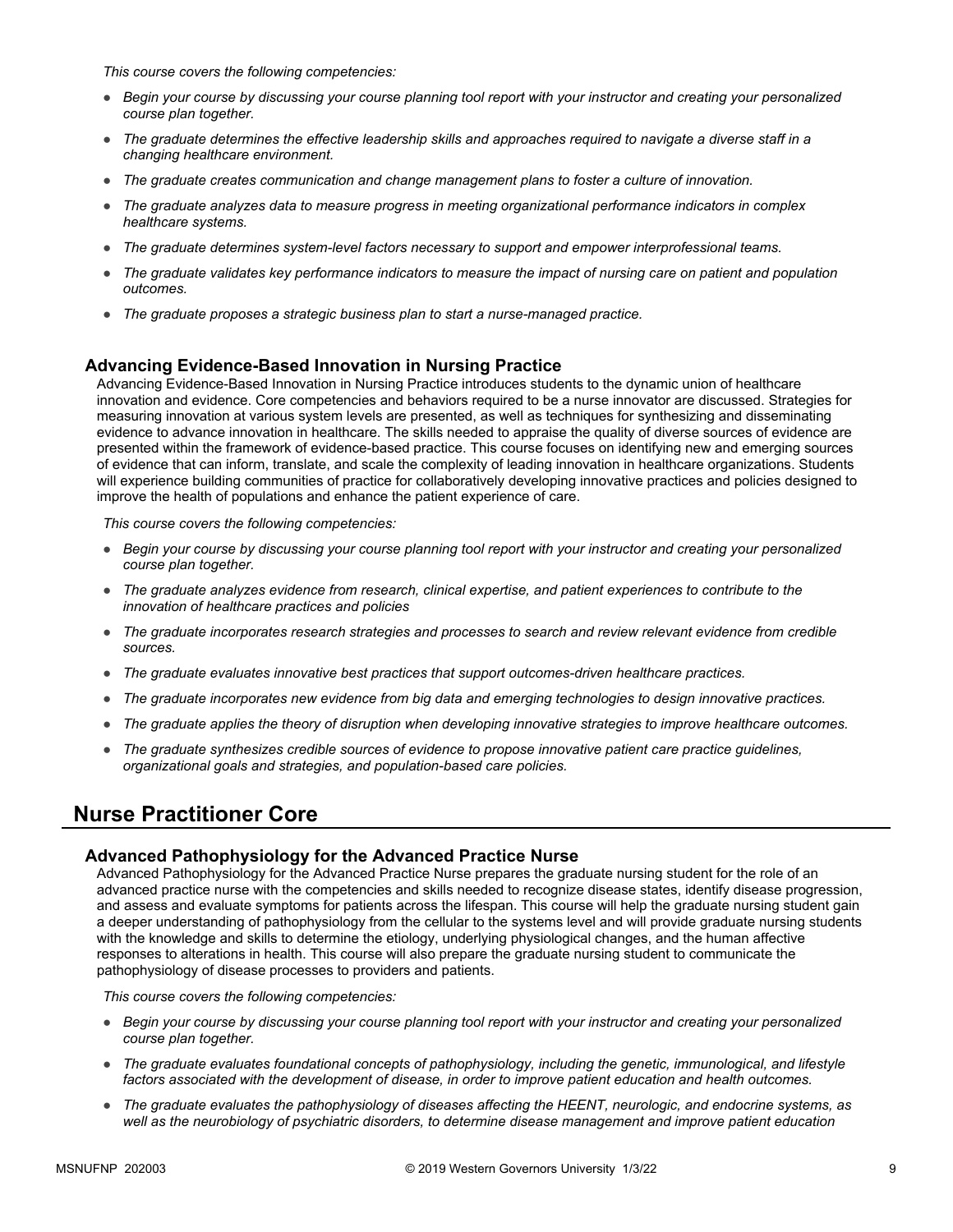*and health outcomes.* 

- *The graduate evaluates the pathophysiology of diseases affecting the reproductive and pulmonary systems to determine disease management and improve patient education and health outcomes.*
- *The graduate evaluates the pathophysiology of diseases affecting the hematologic, cardiovascular, and lymphatic systems to determine disease management and improve patient education and health outcomes.*
- *The graduate evaluates the pathophysiology of diseases affecting the renal, urologic, and gastrointestinal systems to determine disease management and improve patient education and health outcomes.*
- *The graduate evaluates the pathophysiology of diseases affecting the musculoskeletal and integumentary systems to determine disease management and improve patient education and health outcomes.*

#### **Advanced Pharmacology for the Advanced Practice Nurse**

Advanced Pharmacology for the Advanced Practice Nurse prepares the graduate nursing student for the role of an advanced practice nurse with the competencies and skills for prescribing and monitoring medication safely and effectively. This course will prepare the graduate nursing student to apply pharmacotherapeutics in primary care settings by utilizing the pivotal basis of pharmacokinetics and pharmacodynamics. This course will also prepare the graduate nursing student to select the correct medication, describe the rationale for that selection to the patient, family, and other providers, and to effectively monitor the patient to promote positive drug outcomes.

*This course covers the following competencies:*

- *Begin your course by discussing your course planning tool report with your instructor and creating your personalized course plan together.*
- *The graduate integrates the practice of evidence-based medicine and pharmacology principles to effectively, safely, and responsibly make decisions to improve patient care and address underlying health concerns.*
- *The graduate analyzes how the nervous system is affected by neuropharmacology to improve quality of life and health outcomes.*
- *The graduate analyzes how pharmacology affects the pulmonary and cardiovascular systems to inform decisions that improve quality of life and health outcomes.*
- *The graduate synthesizes pharmacological changes for patients in the transition of care to improve the overall patient experience.*
- *The graduate analyzes how pharmacology affects wellness, nutrition, and women's and men's health to improve quality of life and health outcomes.*
- *The graduate analyzes how pharmacology affects the gastrointestinal and endocrine systems, as well as obesity, to improve quality of life and health outcomes.*
- *The graduate analyzes how pharmacology affects infectious diseases, allergies, and musculoskeletal disorders to make evidence-based decisions to improve quality of life and health outcomes.*

#### **Advanced Health Assessment for the Advanced Practice Nurse**

Advanced Health Assessment prepares the graduate nursing student to perform the role of an advanced practice nurse with the essential competencies necessary to provide primary health care to patients and families of diverse populations. Students will develop the skills needed for systematically collecting and analyzing subjective and objective patient data. Through simulation and clinical experiences, students will use data to determine current and ongoing patient health status, predict health risks, and identify health-promoting activities for patients across the lifespan. Advanced Health Assessment will prepare the nursing graduate with the critical thinking, clinical reasoning, and advanced diagnostic skills required for advanced practice nursing. Upon completion of Advanced Health Assessment, the graduate will be able to synthesize individual and systems level subjective and objective data to facilitate the differential diagnosis processes. Also, the graduate will be able to clearly describe to patients and providers the pertinent health assessment findings and rationale supporting the diagnostic process.

- *Begin your course by discussing your course planning tool report with your instructor and creating your personalized course plan together.*
- *The graduate generates a comprehensive patient health assessment using subjective and objective data.*
- *The graduate evaluates the head, eyes, ears, nose, and throat (HEENT), lymphatic, central nervous, and psychiatric systems using a holistic assessment approach to document normal and abnormal findings and incorporate lifespan considerations.*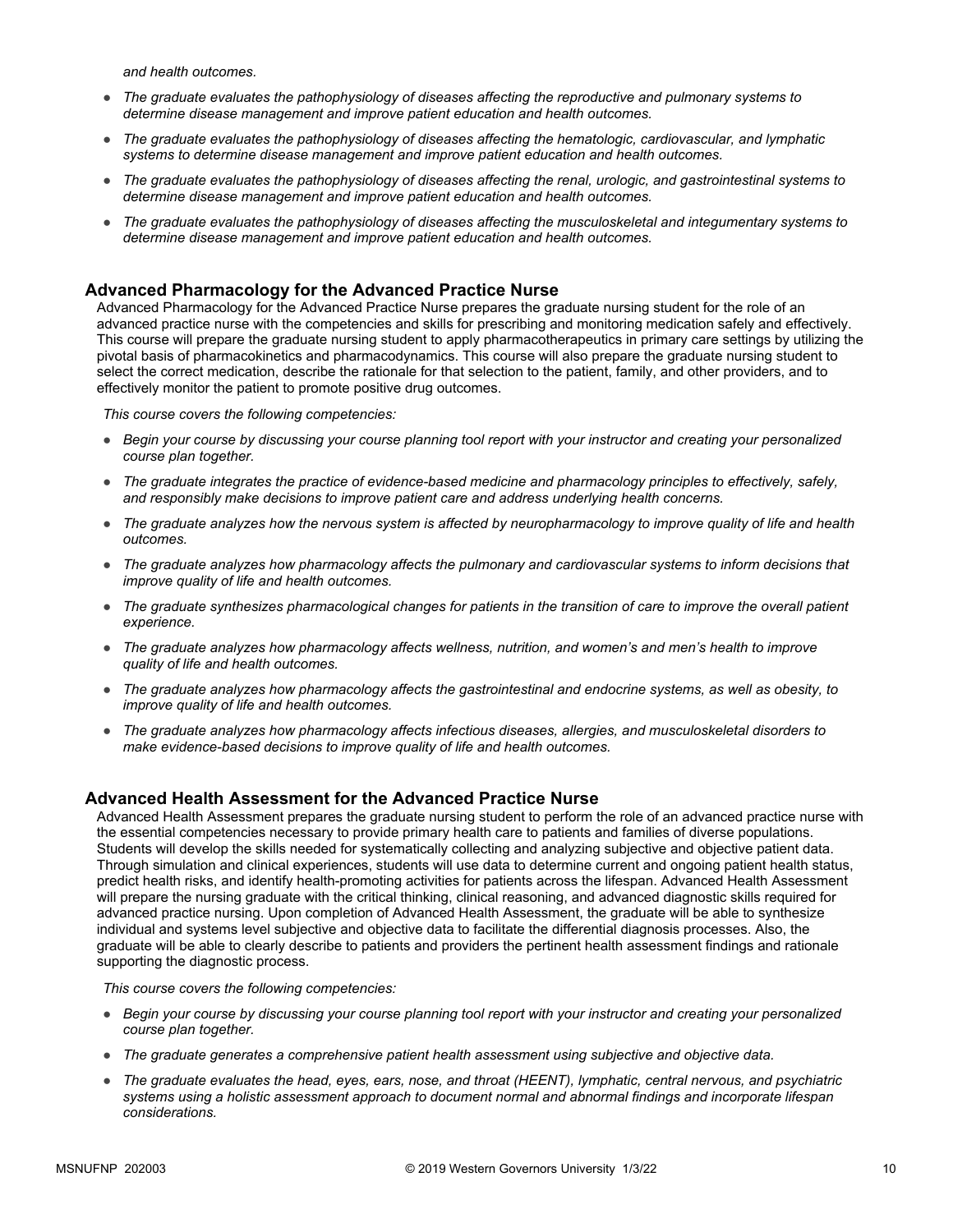- *The graduate evaluates the pulmonary, cardiovascular, and peripheral vascular systems using a holistic assessment approach to document normal and abnormal findings and incorporate lifespan considerations.*
- *The graduate evaluates the gastrointestinal and urinary systems using a holistic assessment approach to document normal and abnormal findings and incorporate lifespan considerations.*
- *The graduate evaluates the female and male reproductive systems using a holistic assessment approach to document normal and abnormal findings and incorporate lifespan considerations.*
- *The graduate evaluates the musculoskeletal, integumentary, and peripheral nervous systems using a holistic assessment approach to document normal and abnormal findings and incorporate lifespan considerations.*

### **Family Nurse Practitioner Specialty**

#### **Adult Primary Care for the Advanced Practice Nurse**

Adult Primary Care for the Advanced Practice Nurse prepares the graduate nursing student to perform the role of an advanced practice nurse with the essential competencies and skills necessary to provide primary healthcare to adult patients and families. This course will prepare the graduate nursing student to demonstrate competence in leading health promotion and disease prevention activities; diagnosing, managing, and coordinating care for patients with acute and chronic conditions; and empowering patients to pursue positive health outcomes. This course will also prepare the graduate nursing student to collaborate with adult patients to develop effective plans of care that build patient self-efficacy in the process of preventing and treating disease. The following prerequisite courses are required prior to taking this course: All MSN Core courses and NP Core courses.

*This course covers the following competencies:*

- *Begin your course by discussing your course planning tool report with your instructor and creating your personalized course plan together.*
- *The graduate recommends evidence-based health promotion activities to achieve optimal health outcomes in the care of adults.*
- *The graduate synthesizes evidence-based management of in-office health emergencies and acute illnesses affecting the eyes, ears, nose, and throat, as well as the respiratory and gastrointestinal systems, in adult patients to achieve optimal health outcomes.*
- *The graduate synthesizes evidence-based management of acute illnesses affecting the urinary and renal, dermatological, and musculoskeletal systems, as well as infectious diseases, in adult patients to achieve optimal health outcomes.*
- *The graduate synthesizes evidence-based management of chronic diseases affecting the pulmonary, cardiovascular, and gastrointestinal systems in adult patients to achieve optimal health outcomes.*
- *The graduate synthesizes evidence-based management of chronic musculoskeletal, rheumatic, and neurologic diseases in adult patients to achieve optimal health outcomes.*
- *The graduate synthesizes evidence-based management of chronic endocrine, metabolic, hematologic, urinary and renal, and mental health diseases in adult patients to achieve optimal health outcomes.*

#### **Pediatric Primary Care for the Advanced Practice Nurse**

Pediatric Primary Care for the Advanced Practice Nurse prepares the graduate nursing student to perform the role of an advanced practice nurse with the essential competencies and skills necessary to provide primary healthcare to pediatric patients, from infancy through adolescence, and their families in an outpatient setting. This course will prepare the graduate nursing student to demonstrate competence in leading health promotion and disease prevention activities; in diagnosing, managing, and coordinating care for pediatric patients with acute and chronic conditions; and in empowering patients and their families in pursuing positive health outcomes. This course will also prepare the graduate nursing student to collaborate with pediatric patients and their families in developing effective plans of care that build patient and family self-efficacy in the process of preventing and treating disease. The following prerequisite courses are required prior to taking this course: All MSN Core courses and NP Core courses.

- *Begin your course by discussing your course planning tool report with your instructor and creating your personalized course plan together.*
- *The graduate synthesizes age-specific approaches to the evaluation of infant development, including management of abnormal developmental conditions, to achieve optimal health outcomes.*
- *The graduate synthesizes age-specific approaches to the evaluation of early childhood development, including*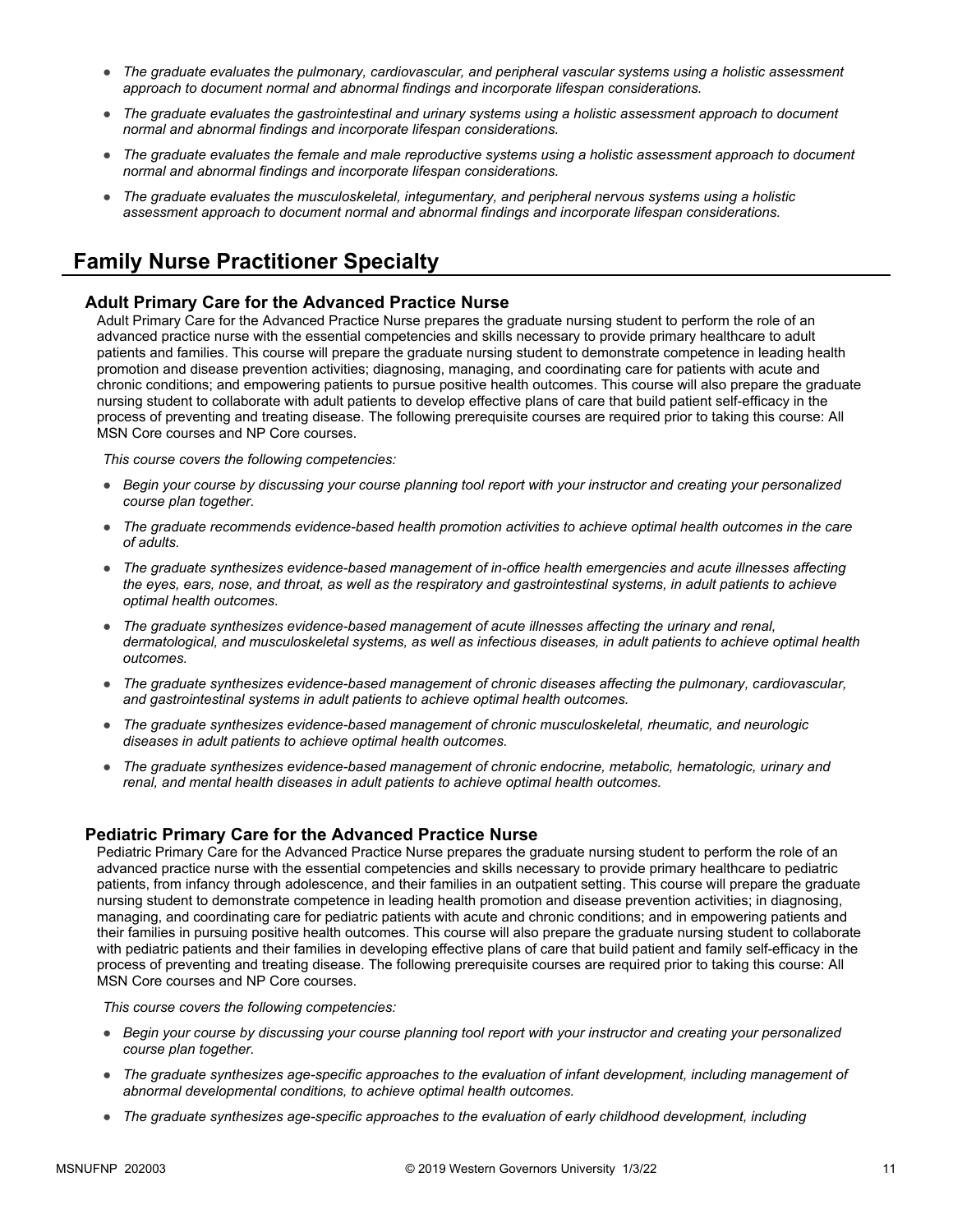*management of abnormal developmental conditions, to achieve optimal health outcomes.*

- *The graduate synthesizes age-specific approaches to the evaluation of school-age child development, including management of abnormal developmental conditions, to achieve optimal health outcomes.*
- *The graduate synthesizes age-specific approaches to the evaluation of adolescent development, including management of abnormal developmental conditions, to achieve optimal health outcomes.*
- *The graduate analyzes guidelines for healthy environmental conditions, behaviors, and nutrition to promote pediatric wellness.*
- *The graduate analyzes the roles of self-perception, sexual development, mental health, family relationships, and values to create health promotion plans for pediatric development.*
- *The graduate synthesizes infectious disease prevention, immunizations, and prescribing guidelines to achieve optimal health outcomes in pediatric patients.*
- *The graduate analyzes the importance of physical activity and rest in the overall wellness plan of pediatric patients.*
- *The graduate synthesizes evidence-based care management plans for system-specific pediatric health conditions and disorders.*

#### **Special Populations Primary Care for the Advanced Practice Nurse**

Special Populations Primary Care for the Advanced Practice Nurse prepares the graduate nursing student to perform the role of an advanced practice nurse with the essential competencies and skills necessary to provide primary healthcare to unique patient populations in the outpatient setting. This course will prepare the graduate nursing student to demonstrate competence in leading health promotion and disease prevention activities; in diagnosing, managing, and coordinating care for patients with specific disease processes; and in empowering patients and their families in pursuing positive health outcomes. This course will also prepare the graduate nursing student to collaborate with unique patient populations and their families in developing effective plans of care that build self-efficacy in the process of preventing and treating specific disease processes. The following prerequisite courses are required prior to taking this course: All MSN Core courses and NP Core courses.

*This course covers the following competencies:*

- *Begin your course by discussing your course planning tool report with your instructor and creating your personalized course plan together.*
- *The graduate evaluates the social and physical healthcare needs of women, using evidence-based practice to formulate a holistic plan of care.*
- *The graduate evaluates the healthcare needs of pregnant and postpartum patients, integrating interprofessional collaboration and evidence-based practice to optimize maternal and fetal outcomes.*
- *The graduate evaluates the social and physical healthcare needs of men, using evidence-based practice to formulate a holistic plan of care.*
- *The graduate analyzes the physical and socioemotional healthcare needs of LGBTQIA populations to advocate for effective, ethically appropriate, and culturally responsive care.*
- *The graduate analyzes the needs of older adults and their caregivers to develop a comprehensive plan of geriatric care that maximizes health, minimizes disease burden, and promotes autonomy.*
- *The graduate evaluates the needs of diverse populations to develop personalized care plans to improve the quality of life for individuals and communities.*
- *The graduate integrates a systems approach across the healthcare continuum by incorporating evidence-based, multimodal, and interprofessional therapies to promote high-quality patient outcomes.*
- *The graduate demonstrates advanced practice procedures needed to successfully perform job tasks in the primary care setting.*

#### **Health Promotion of Patients and Populations Across the Lifespan**

Health Promotion of Patients and Populations Across the Lifespan prepares the graduate nursing student to perform the role of an advanced practice nurse with the essential competencies and skills necessary to provide health promotion activities to individuals and populations. This course will prepare the graduate nursing student to incorporate individual characteristics, population factors, and social determinants of health (SDOH) in determining the most efficient use of finite resources in leading health promotion activities. This course will also prepare the graduate nursing student to lead health promotion activities for individuals and specific populations across the lifespan. The following prerequisite courses are required prior to taking this course: All MSN Core courses and NP Core courses.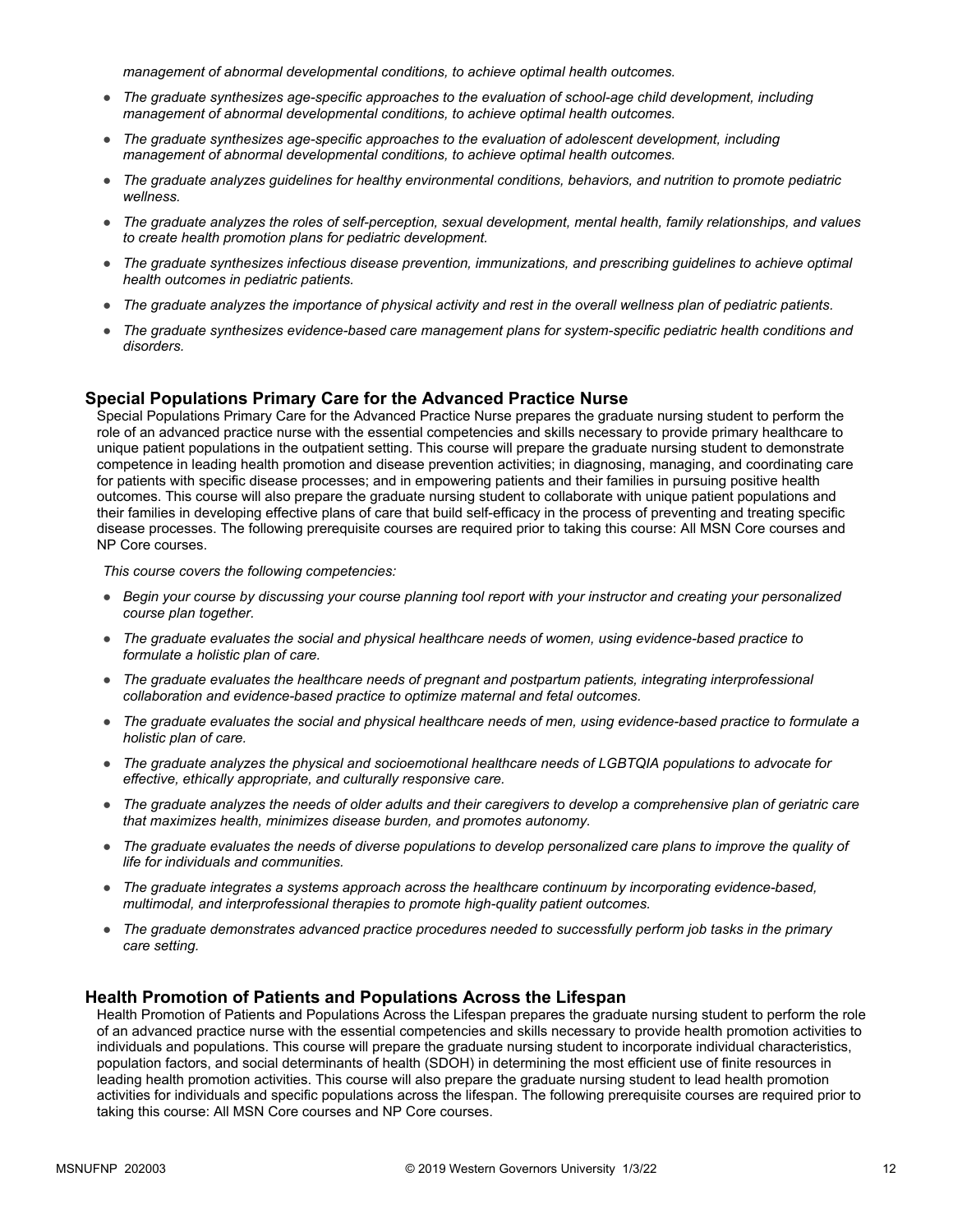*This course covers the following competencies:*

- *Begin your course by discussing your course planning tool report with your instructor and creating your personalized course plan together.*
- *The graduate assesses health barriers unique to specific individuals and populations, as well as determinants of health, foundations of wellness, and evidence-based lifestyle interventions, to determine health promotion and preventative care solutions.*
- *The graduate evaluates the role of behavior and lifestyle intervention on wellness to enhance community and population health outcomes.*
- *The graduate assesses specific areas of need in the population, including the efficacy of existing community support systems, opportunities to better serve vulnerable groups, and the role of the nurse practitioner in identifying solutions.*
- *The graduate assesses current population health stakeholders, resources, policy, and programs to determine their effect on community health outcomes.*
- *The graduate proposes novel, evidence-based, collaborative, and patient-centered nursing plans to address community health needs.*
- *The graduate recommends innovative healthcare solutions for nurse practitioners to enable continuous improvement and address individual and community healthcare needs.*

#### **Family Nurse Practitioner Clinical Internship I**

Family Nurse Practitioner Clinical Internship I prepares the graduate nursing student to perform the role of an advanced practice nurse with the essential competencies and skills necessary to deliver primary care to individuals, families, and groups throughout the life span. Using the precepted clinical setting, this course will provide opportunities for the graduate nursing student to combine competencies developed in preparatory advanced practice coursework to deliver patientcentered healthcare. This course will also provide the graduate nursing student with opportunities to conduct advanced health assessments and use the competencies of advanced pathophysiology, pharmacology, and health promotion for individuals and populations across the life span to build self-efficacy in individuals and groups, determine correct diagnoses, and establish plans of care that include patient and population preferences. All MSN Core Courses, NP Core courses, and FNP Specialty courses must be completed before taking this course.

*This course covers the following competencies:*

- *The graduate demonstrates advanced health assessment techniques that are comprehensive and focused to gather patient health data in the care of individuals and groups across the lifespan moving from novice to advanced beginner.*
- *The graduate synthesizes subjective and objective data from across the patient lifespan to provide accurate diagnoses moving from novice to advanced beginner.*
- *The graduate creates evidence-based and family-centered health plans, including guidelines, clinical expertise, consumer preferences and values, organizational context, and resource limitations moving from novice to advanced beginner.*
- *The graduate evaluates the effectiveness of patient health plans in order to modify the plan, offer additional education, or refer patients to improve quality outcomes moving from novice to advanced beginner.*

#### **Family Nurse Practitioner Clinical Internship II**

Family Nurse Practitioner Clinical Internship II prepares the graduate nursing student to perform the role of an advanced practice nurse with the essential competencies and skills necessary to deliver primary care to individuals, families, and groups throughout the life span. In the precepted clinical setting, the student will combine competencies developed in preparatory advanced practice coursework to deliver consumer-centered healthcare. The student will conduct advanced health assessments and use the competencies of advanced pathophysiology, pharmacology, and health promotion for individuals and populations across the life span to build self-efficacy in individuals and groups, determine correct diagnoses, and establish plans of care that include consumer and population preferences. All MSN Core Courses, NP Core courses, and FNP Specialty courses must be completed before taking this course.

- *The graduate demonstrates advanced health assessment techniques that are comprehensive and focused to gather patient health data in the care of individuals and groups across the lifespan as an advanced beginner.*
- *The graduate synthesizes subjective and objective data from across the patient lifespan to provide accurate diagnoses as an advanced beginner.*
- *The graduate creates evidence-based and family-centered health plans, including guidelines, clinical expertise, consumer preferences and values, organizational context, and resource limitations as an advanced beginner.*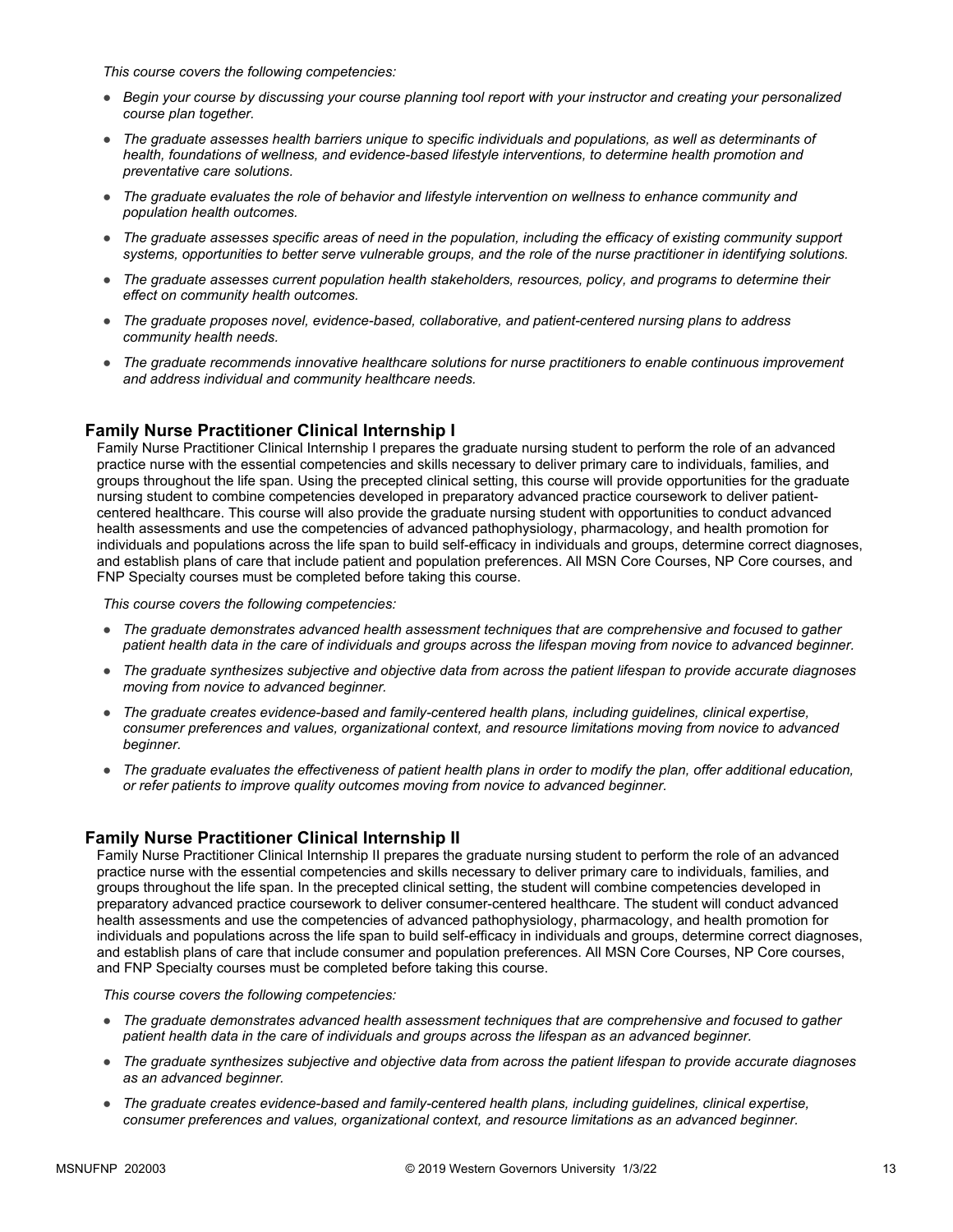● *The graduate evaluates the effectiveness of patient health plans in order to modify the plan, offer additional education, or refer patients to improve quality outcomes as an advanced beginner.*

#### **Family Nurse Practitioner Clinical Internship III**

Family Nurse Practitioner Clinical Internship III prepares the graduate nursing student to perform the role of an advanced practice nurse with the essential competencies and skills necessary to deliver primary care to individuals, families, and groups across throughout the lifespan. In the precepted clinical setting, the student will combine competencies developed in preparatory advanced practice coursework to deliver consumer-centered healthcare. Therefore, the graduate will conduct advanced health assessments and utilize the competencies of advanced pathophysiology, pharmacology, and health promotion for individuals and populations across the life span to build self-efficacy in individuals and groups, to determine correct diagnoses, and to establish plans of care that include consumer and population preferences. All MSN Core Courses, NP Core courses, and FNP Specialty courses must be completed before taking this course.

- *The graduate demonstrates advanced health assessment techniques that are comprehensive and focused to gather patient health data in the care of individuals and groups across the lifespan as a competent provider.*
- *The graduate synthesizes subjective and objective data from across the patient lifespan to provide accurate diagnoses as a competent provider.*
- *The graduate creates evidence-based and family-centered health plans, including guidelines, clinical expertise, consumer preferences and values, organizational context, and resource limitations as a competent provider.*
- *The graduate evaluates the effectiveness of patient health plans in order to modify the plan, offer additional education, or refer patients to improve quality outcomes as a competent provider.*